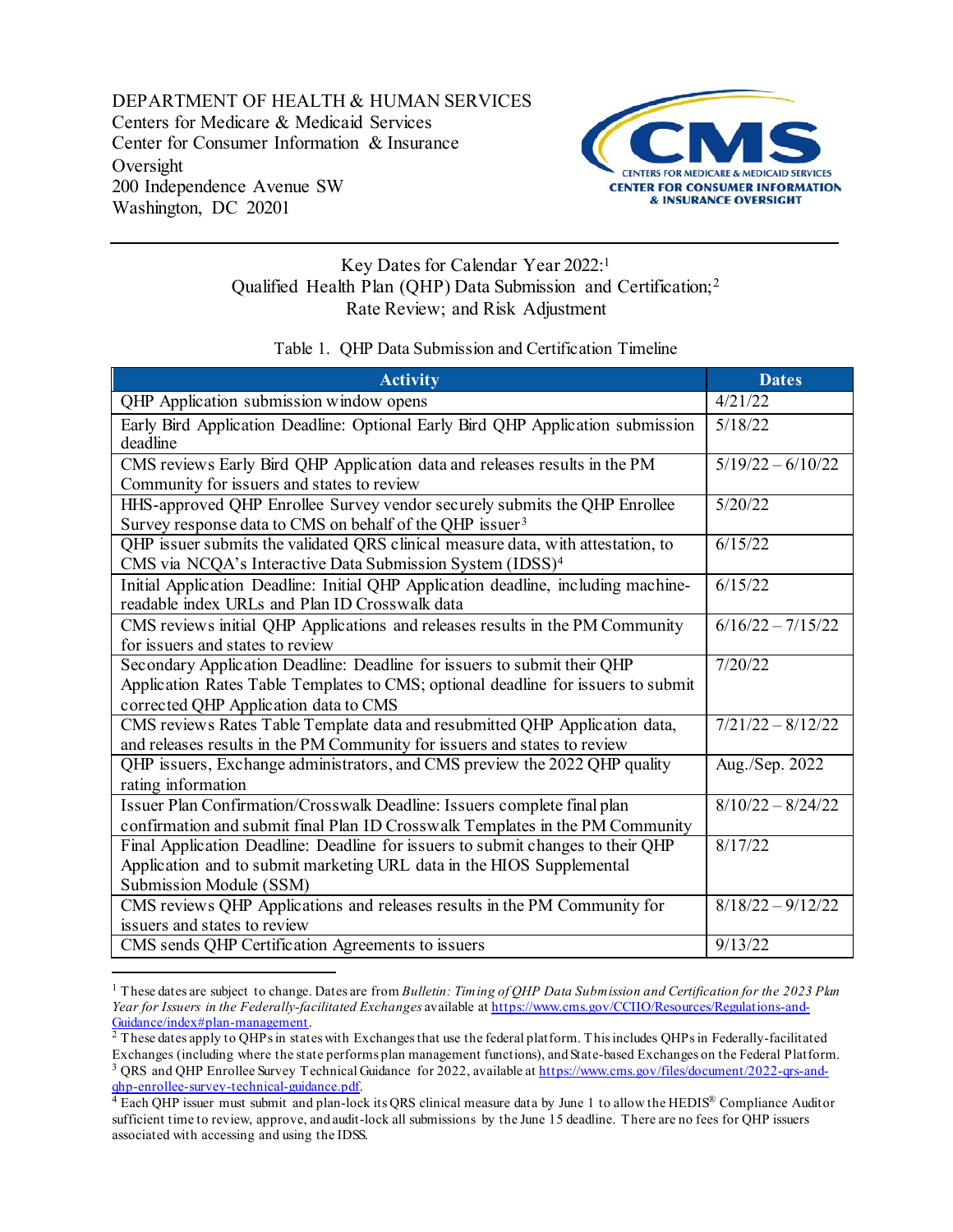| QHP Agreement Signing Deadline: Issuers return signed QHP Certification          | $9/13/22 - 9/21/22$ |
|----------------------------------------------------------------------------------|---------------------|
| Agreements to CMS                                                                |                     |
| State Plan Confirmation Deadline: States complete final plan confirmation in the | $9/13/22 - 9/21/22$ |
| <b>PM</b> Community                                                              |                     |
| Limited data correction window                                                   | $9/15/22 - 9/16/22$ |
| Machine-Readable/URL Deadline: Deadline for issuers' machine-readable data to    | 9/21/22             |
| be posted and marketing URLs to be live and active                               |                     |
| CMS releases certification notices to issuers and states                         | $10/4/22 - 10/5/22$ |
| Anticipated public display of QHP quality rating information                     | 11/1/22             |
| Open Enrollment begins                                                           | 11/1/22             |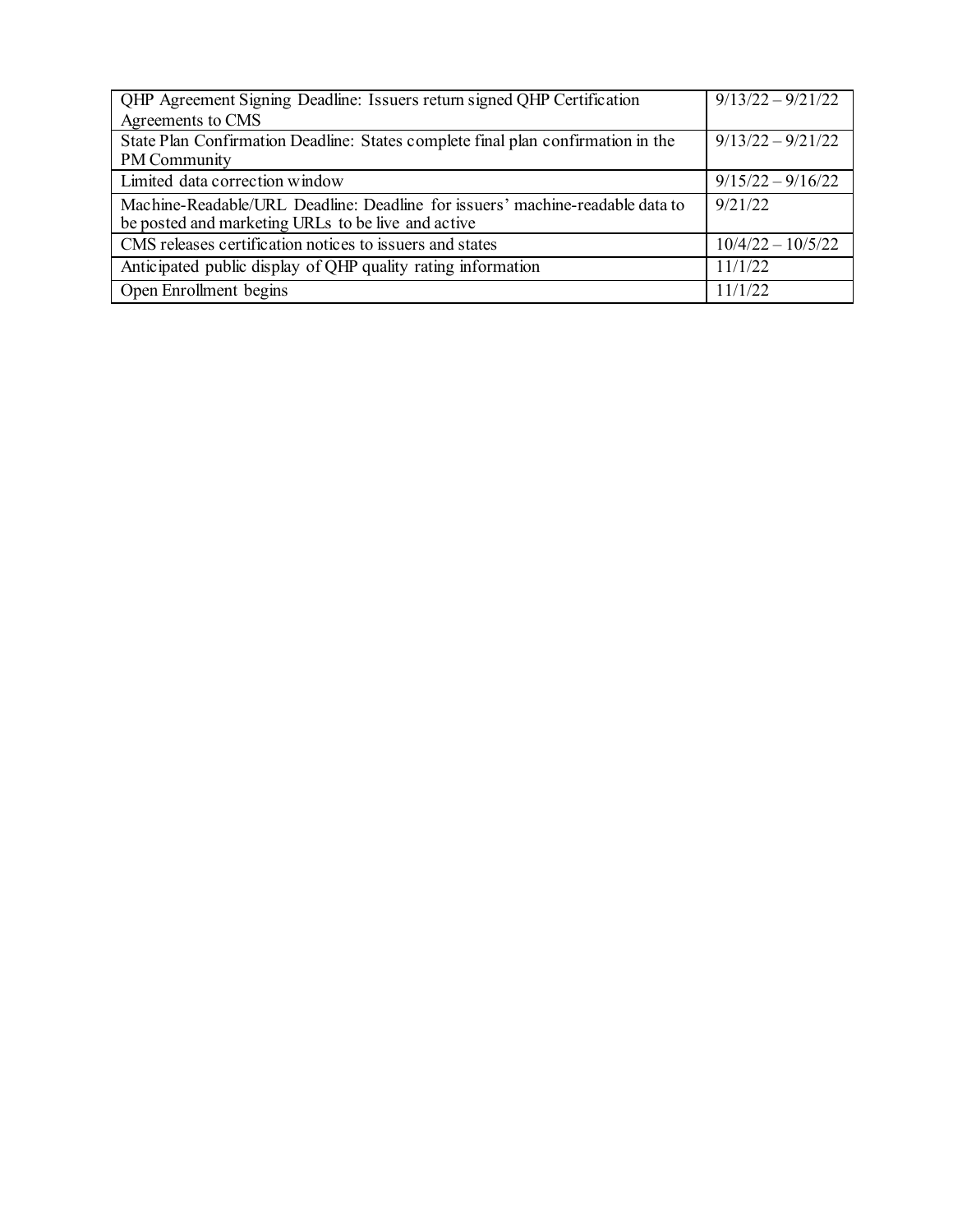Table 2. Rate Review for Single Risk Pool Coverage<sup>[5](#page-2-0),[6](#page-2-1)</sup>

| <b>Activity</b>                                                                        | <b>Dates</b>    |
|----------------------------------------------------------------------------------------|-----------------|
| Submission deadline for proposed rate filing justifications into the Unified Rate      | 6/1/22          |
| Review (URR) module of HIOS in a state without an Effective Rate Review                |                 |
| Program. <sup>7</sup>                                                                  |                 |
| Submission deadline for proposed rate filing justifications into the URR module of     | 7/20/22         |
| HIOS in a state with an Effective Rate Review Program. 8,9                             |                 |
| Target date on which CMS will post proposed rate changes. <sup>10</sup>                | 7/27/22         |
| Deadline for rate filing justifications that include a QHP to be finalized in the URR  | $8/17/22^{12}$  |
| module of HIOS in states with an Exchange served by the HealthCare.gov                 |                 |
| platform. <sup>11</sup>                                                                |                 |
| Deadline for rate filing justifications that include a QHP to be finalized in the URR  | 10/17/22        |
| module of HIOS in states with a State-based Exchange that does not use the             |                 |
| HealthCare.gov platform.                                                               |                 |
| Deadline for all rate filing justifications that only contain non-OHPs to be finalized | $10/17/22^{13}$ |
| in the URR module of HIOS.                                                             |                 |
| Target date on which CMS will post all final rate changes. <sup>14</sup>               | 11/1/22         |

l

<span id="page-2-0"></span><sup>5</sup> Rate review dates from the *Bulletin: Timing of Submission of Rate Filing Justifications for the 2022 Filing Year for Single Risk Pool Coverage Effective on or after January 1, 2023* available at https://www.cms.gov/cciio/resources/Regulations-and-Guidance/index#Review-of-Insurance-Rates.

<span id="page-2-1"></span> $\overline{6}$  The term "single risk pool coverage" is used to describe non-grandfathered health insurance coverage in the individual or small group (or merged) market that is subject to the single risk pool provisions at 45 CFR 156.80 and is required to submit rate information using the Unified Rate Review Template. It does not include dental plans.

<span id="page-2-2"></span> $^7$  A rate filing or determination that is filed through the NAIC's System For Electronic Rates & Forms Filing (SERFF) and automatically uploaded to the URR module of HIOS will be considered as filed with CMS

<span id="page-2-3"></span><sup>8</sup> We recommend that States with Effective Rate Review Programs and Exchanges served by the HealthCare.gov platform set a submission deadline no later than the federal deadline (July 20, 2022) for submission of rate filings that include QHPs, to align with the FFE QHP filing deadlines; however, we understand some States may face challenges in doing so, and they will not be bound by this recommendation.<br><sup>9</sup> States with Effective Rate Review Programs are permitted to establish different submission deadlines for non-QHP-only rate

<span id="page-2-4"></span>filings as long as the deadline is no later than the federal deadline (July 20, 2022).<br><sup>10</sup> CMS will post rate filing information for all single risk pool coverage with rate changes (including both QHPs and non-QHPs),

<span id="page-2-5"></span>regardless of whether the product includes a plan with a rate increase that is subject to review under 45 CFR 154.210. CMS will not post information that is a trade secret or confidential commercial or financial information as defined in HHS's Freedom of Information Act regulations at 45 CFR 5.31(d).

<span id="page-2-6"></span> $11$  There are three final submission statuses in HIOS. All submissions that do not have any rate increases subject to review (rate increases less than 15%) must be in a state of "Rate Filing Accepted." For submissions with rate increases that are subject to review (rate increase of 15% or greater), the submission must be in a status of "Review Complete" if the rate increase received a determination of "not unreasonable" or in a status of "Final Justification Submitted" if the rate increase received a determination of "unreasonable" and the issuer has submitted the final justification.

<span id="page-2-7"></span><sup>&</sup>lt;sup>12</sup> These filings must be in final status by 11:59 p.m. EDT.

<span id="page-2-8"></span><sup>&</sup>lt;sup>13</sup> These filings must be in final status by  $11:59$  p.m. EDT.

<span id="page-2-9"></span><sup>&</sup>lt;sup>14</sup> CMS will post rate change information for all single risk pool coverage final rate filings. CMS will not post information that is a trade secret or confidential commercial or financial information, consistent with HHS's Freedom of Information Act regulations at 45 CFR 5.31(d).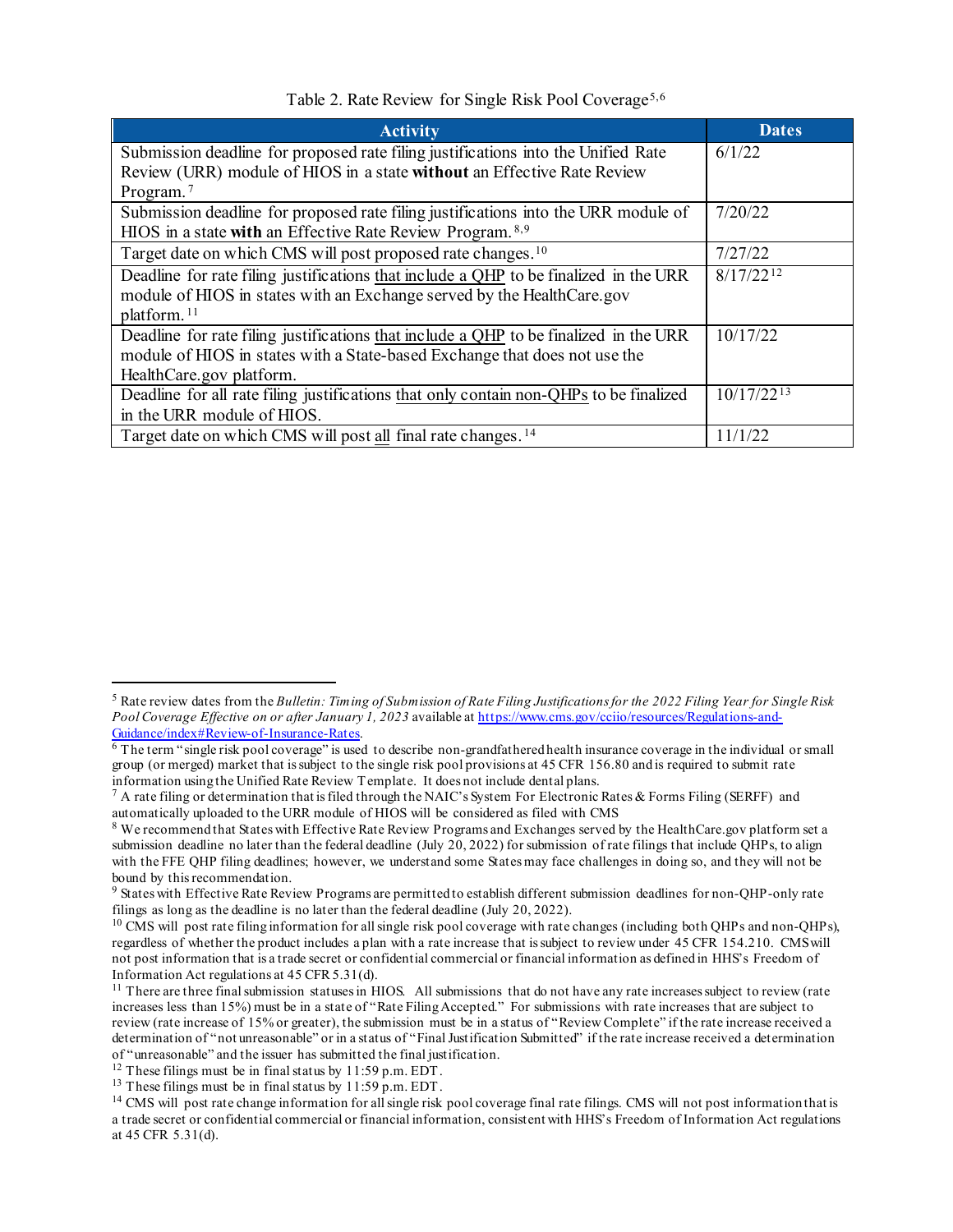## Table 3. Risk Adjustment for Benefit Year 2021 and Risk Adjustment Data Validation for Benefit Years 2018, 2019, 2020 and 2021

| <b>Risk Adjustment Activity</b>                                                                                                           | <b>Dates</b>                |  |
|-------------------------------------------------------------------------------------------------------------------------------------------|-----------------------------|--|
| Collection of 2018 Benefit Year Risk Adjustment Data Validation Adjustments to                                                            | February 2022               |  |
| <b>Transfers Begins</b>                                                                                                                   |                             |  |
| 2019 Benefit Year Risk Adjustment Data Validation Error Rates Released                                                                    | February 2022 <sup>15</sup> |  |
| Interim 2021 Benefit Year Risk Adjustment Report Released                                                                                 | March 2022                  |  |
| Payment of 2018 Benefit Year Risk Adjustment Data Validation Adjustments to<br><b>Transfers Begins</b>                                    | April 2022                  |  |
| Deadline for Submission of Final 2021 Benefit Year Risk Adjustment Data                                                                   | $5/02/22^{16}$              |  |
| 2020 Benefit Year Risk Adjustment Data Validation Error Rates Released                                                                    | May 2022                    |  |
| 2021 Benefit Year Risk Adjustment Data Validation Samples Released                                                                        | May 2022                    |  |
| Summary Report of 2021 Benefit Year Risk Adjustment Transfers Released                                                                    | 6/30/22                     |  |
| Combined Summary Report of 2019 and 2020 Benefit Years Risk Adjustment Data<br>Validation Adjustments to Transfers Released <sup>17</sup> | Summer 2022                 |  |
| Collection of 2021 Benefit Year Risk Adjustment Charges Begins                                                                            | August 2022                 |  |
| Collection and Payment of 2019 and 2020 Benefit Year Risk Adjustment Data                                                                 | Summer/Fall                 |  |
| Validation Adjustments to Transfers and Default Data Validation Charges Begins                                                            | 2022                        |  |
| 2021 Benefit Year Risk Adjustment Payments Begin                                                                                          | September 2022              |  |

 $\overline{a}$ 

<span id="page-3-0"></span><sup>&</sup>lt;sup>15</sup> Due to the delay in commencing 2019 benefit year HHS-RADV as a result of the COVID-19 public health emergency, the 2019 benefit year HHS-RADV timeframes are later than usual. For more information on the updated 2019 benefit year HHS-RADV timeline, please see[: https://www.hhs.gov/guidance/sites/default/files/hhs-guidance-](https://www.hhs.gov/guidance/sites/default/files/hhs-guidance-documents/HRADV_Timeline_073120_5CR_073120.pdf)

<span id="page-3-1"></span>[documents/HRADV\\_Timeline\\_073120\\_5CR\\_073120.pdf](https://www.hhs.gov/guidance/sites/default/files/hhs-guidance-documents/HRADV_Timeline_073120_5CR_073120.pdf).<br><sup>16</sup> Since April 30, 2022, falls on a weekend, CMS will exercise enforcement discretion to shift the deadline for submission of final 2021 benefit year risk adjustment data to the next business day (May 2, 2022). See 45 CFR 153.730.

<span id="page-3-2"></span><sup>&</sup>lt;sup>17</sup> CMS finalized a policy to combine and apply 2019 and 2020 benefit year HHS-RADV results for non-exiting issuers as a single adjustment that will be applied and collected on the 2020 benefit year HHS-RADV timeline. See Amendments to the HHS-Operated Risk Adjustment Data Validation (HHS-RADV) Under the Patient Protection and Affordable Care Act's HHS-Operated Risk Adjustment Program (85 FR 76979) (December 1, 2020). As such, information on the 2019 benefit year HHS-RADV adjustments to transfers for most issuers will not be announced until later in 2022. In the 2022 Payment Notice (86 FR 24140) (May 5, 2021), CMS also updated the timeline of the publication of HHS-RADV results and the collection and disbursement of HHS-RADV transfers and payments. As such, HHS-RADV results for non-exiting issuers participating in the 2019 and 2020 benefit years of HHS-RADV and exiting issuers participating in 2020 benefit year HHS-RADV will be released no later than early summer 2022. CMS will begin collecting and disbursing these amounts in summer or fall of 2022.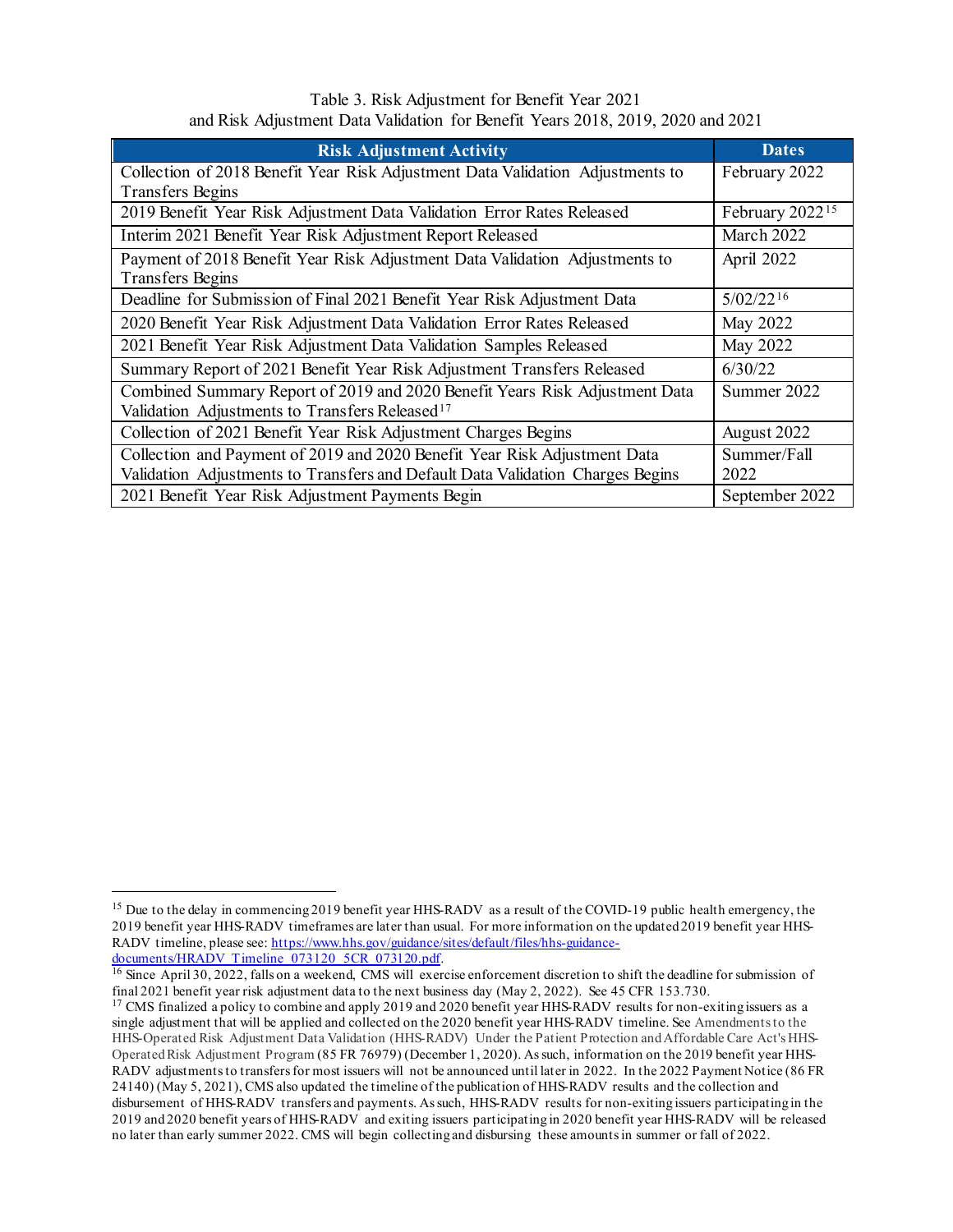| Category                  | <b>Activity</b>                                                                                                                                        | <b>Dates</b> |
|---------------------------|--------------------------------------------------------------------------------------------------------------------------------------------------------|--------------|
| <b>Risk</b>               | Collection of 2018 Benefit Year Risk Adjustment Data Validation                                                                                        | February     |
| Adjustment                | Adjustments to Transfers Begins                                                                                                                        | 2022         |
| <b>Risk</b>               | 2019 Benefit Year Risk Adjustment Data Validation Error Rates Released                                                                                 | February     |
| Adjustment                |                                                                                                                                                        | 2022         |
| <b>Risk</b>               | Interim 2021 Benefit Year Risk Adjustment Report Released                                                                                              | March 2022   |
| Adjustment                |                                                                                                                                                        |              |
| <b>Risk</b>               | Payment of 2018 Benefit Year Risk Adjustment Data Validation                                                                                           | April 2022   |
| Adjustment                | Adjustments to Transfers Begins                                                                                                                        |              |
| QHP                       | QHP Application submission window opens                                                                                                                | 4/21/22      |
| Certification             |                                                                                                                                                        |              |
| <b>Risk</b>               | 2020 Benefit Year Risk Adjustment Data Validation Error Rates Released                                                                                 | May 2022     |
| Adjustment                |                                                                                                                                                        |              |
| <b>Risk</b>               | 2021 Benefit Year Risk Adjustment Data Validation Samples Released                                                                                     | May 2022     |
| Adjustment<br><b>Risk</b> |                                                                                                                                                        | 5/02/22      |
| Adjustment                | Deadline for Submission of Final 2021 Benefit Year Risk Adjustment Data                                                                                |              |
| $QH\overline{P}$          | Early Bird Application Deadline: Optional Early Bird QHP Application                                                                                   | 5/18/22      |
| Certification             | submission deadline                                                                                                                                    |              |
| QHP                       | CMS reviews Early Bird QHP Application data and releases results in the                                                                                | $5/19/22 -$  |
| Certification             | PM Community for issuers and states to review                                                                                                          | 6/10/22      |
| QHP                       | HHS-approved QHP Enrollee Survey vendor securely submits the QHP                                                                                       | 5/20/22      |
| Certification             | Enrollee Survey response data to CMS on behalf of the QHP issuer                                                                                       |              |
| <b>Rate Review</b>        | Submission deadline for proposed rate filing justifications into the URR                                                                               | 6/1/22       |
|                           | module of HIOS in a state without an Effective Rate Review Program.                                                                                    |              |
| QHP                       | QHP issuer submits the validated QRS clinical measure data, with                                                                                       | 6/15/22      |
| Certification             | attestation, to CMS via NCQA's Interactive Data Submission System                                                                                      |              |
|                           | (IDSS)                                                                                                                                                 |              |
| QHP                       | Initial Application Deadline: Initial QHP Application deadline, including                                                                              | 6/15/22      |
| Certification             | machine-readable index URLs and Plan ID Crosswalk data                                                                                                 |              |
| QHP                       | CMS reviews initial QHP Applications and releases results in the PM                                                                                    | $6/16/22 -$  |
| Certification             | Community for issuers and states to review                                                                                                             | 7/15/22      |
| <b>Risk</b>               | Summary Report of 2021 Benefit Year Risk Adjustment Transfers                                                                                          | 6/30/22      |
| Adjustment                | Released                                                                                                                                               |              |
| Risk                      | Combined Summary Report of 2019 and 2020 Benefit Years Risk                                                                                            | Summer 2022  |
| Adjustment                | Adjustment Data Validation Adjustments to Transfers Released                                                                                           |              |
| Rate Review               | Submission deadline for proposed rate filing justifications into the URR                                                                               | 7/20/22      |
| QHP                       | module of HIOS in a state with an Effective Rate Review Program.                                                                                       | 7/20/22      |
| Certification             | Secondary Application Deadline: Deadline for issuers to submit their QHP<br>Application Rates Table Templates to CMS; optional deadline for issuers to |              |
|                           | submit corrected QHP Application data to CMS                                                                                                           |              |
| QHP                       | CMS reviews Rates Table Template data and resubmitted QHP Application                                                                                  | $7/21/22 -$  |
| Certification             | data, and releases results in the PM Community for issuers and states to                                                                               | 8/12/22      |
|                           | review                                                                                                                                                 |              |
| Rate Review               | Target date on which CMS will post proposed rate changes.                                                                                              | 7/27/22      |
| QHP                       | QHP issuers, Exchange administrators, and CMS preview the 2022 QHP                                                                                     | Aug./Sep.    |
| Certification             | quality rating information                                                                                                                             | 2022         |

*Table 4 below consolidates the dates provided in Tables 1-3 and does not contain any additional information beyond that which has been provided above.*